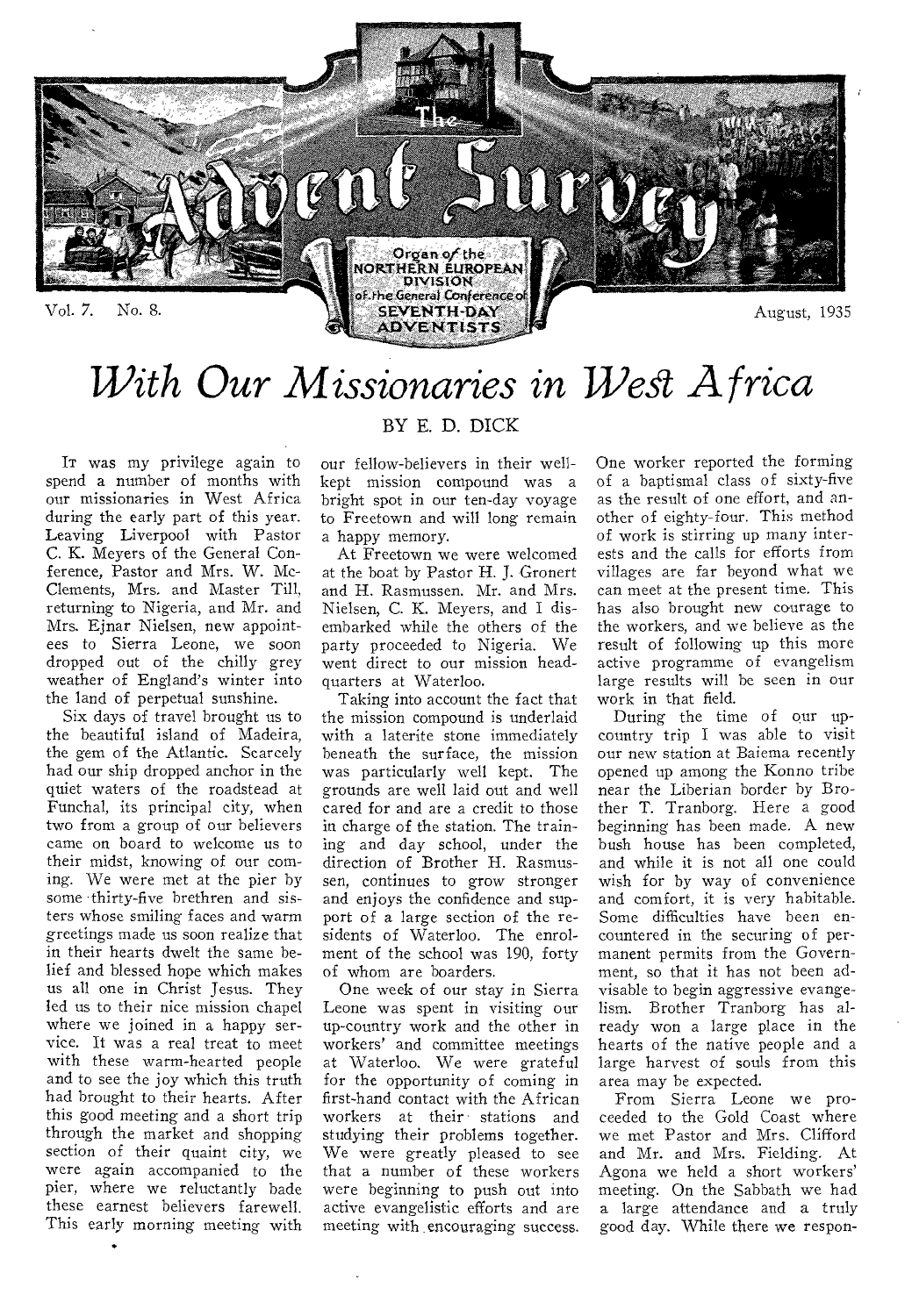ded to an invitation from the chief to call at his palace, and at that time he laid before us again his most earnest plea for the opening, up of medical work in his country. During the interview he renewed his offer to give financial assistance if only a doctor could be sent to work among them. The prospects are favourable for a self-supporting medical work in that area, and it is hoped that we will be able to secure a doctor for this place in the very near future, for a strong medical work will not only bring physical relief to thousands in need, but will greatly strengthen other lines of work in that field.

We were pleased to see in this field also an awakening interest in evangelism. It seems clear that God is beckoning us on to larger things here also. In one place a company of believers, while gathered in a prayer meeting, became impressed with the urgency of doing something for the Master. The same night after the prayer meeting they went to a neighbouring village about seven miles away and roused them from sleep and told them of God and His Son Jesus, and what they had done for them. The result of this and following meetings was that a number accepted the truth and a nice company of believers was established.

Nor were these people satisfied with raising up one company, but went on to other villages till five groups were organized.

From the Gold Coast we proceeded to Lagos, Nigeria, where Pastor McClements met us, and after going to Ibadan went on to South-east Nigeria, where we have our largest work. Here our work is growing far beyond our ability to cope with it. Some idea of the growth in this section may be found from the following statistics :

|      | Companies members | Church- | S.S.<br>members |
|------|-------------------|---------|-----------------|
| 1930 | 25                | 162     | 1.903           |
| 1931 | 32                | 277     | 2,853           |
| 1932 | 41                | 366     | 3,236           |
| 1933 | 50                | 542     | 4.417           |
| 1934 | 56                | 718     | 5.765           |

With only two European workers, L. Edmonds and A. C. Vine, and working in a climate which demands a furlough from the field every eighteen months, the demands upon their time and strength are far beyond what they can meet. Calls come in almost daily from over a wide area for teachers to come and show them the way of God. How pathetic that they have to turn a deaf ear to these calls. These refusals are almost harder on the missionary than all his work, but they must refuse, for already their expenditure for new African workers exceeds their budget provision. We are glad that definite plans have been made for Mr. and Mrs. C. A. Bartlett, on returning from furlough, to join this section of the field as the third European family and help share the problems of this rapidly growing work. It is planned that he take charge of a new station to be opened up on the Niger River at Onitsha. This will serve as a new centre of light and from here he will care for the present interests developing in and around that area.

The camp meeting at Aba was the largest ever. No less than 4,000 attended the Sabbath services, and on Sunday 2,500 witnessed the baptism of 126. The camp meeting at Elele, while not so large as at Aba, was the largest hitherto. Forty-seven were baptized at this meeting.

South-east Nigeria is the most densely populated section of all Africa, and with the spirit of inquiry which is abroad in the hearts of the people, a very large work could be accomplished in a short time if we could increase the working force substantially.

Plans are being worked out for the opening of the Girls' School at Aba. Miss Ruth Raitt, who has served in the Girls' School in East Africa for a number of years, has been transferred to this field and will go forward in opening up this work in October. This will fill a long-felt need and will no doubt greatly strengthen our work generally throughout South-east Nigeria.

From there we went to the<br>Northern Cameroons. where Cameroons, Brethren R. Bergstrom and K. Johannessen, with their wives, are pioneering the work. Though the work here is made difficult by unfavourable attitudes toward missions and strong Moslem influences, still they are working bravely on in the midst of these obstacles, and a nice class of eight were baptized while we were in the field. At present we have only the one centre, Dogba Mission, in this field. It is felt that there is not sufficient work for the efforts and energies of two families at the one centre and that we should open a new station at an early date. While there we spent considerable time scouting around for a new area in which to open work. After considerable travel we recommended that new work be opened up among the Bonara tribe, numbering about 250,000, in Chad Colony. This is a most needy tribe, for whom practically no mission work has ever been done. It is hoped that funds may soon be available for extending the work in this way.

From there we returned to our Jengre Mission in North-east Nigeria where we found Pastor and Mrs. J. J. Hyde just getting started with their work on returning from furlough. They, too, are working for a wild, suspicious, and superstitious people, and progress is slow. The medical work, which is the entering wedge, is winning its way among these people, and we believe that the walls of heathenism will be overthrown by the Spirit of God working on the hearts of these people through the ministry of love and kindness shown to those in physical need.

After a short time spent here we went on to West Nigeria to our work among the strong and indifferent commercially-minded Yoruba people. Here, too, conditions are difficult. The people are largely apathetic to spiritual<br>teaching, choosing rather to choosing rather to occupy themselves in trading and farming and the cares and pleasures of this life, which to them are indeed attractive. These people congregate in large, filthy, iniquitous cities which strongly resist the power of the Gospel. Here, too, though slowly, the truth is winning its way. Our workers often face stubborn opposition and bitter disappointments, but are of good courage, knowing that truth is sure to win.

While in this field I joined the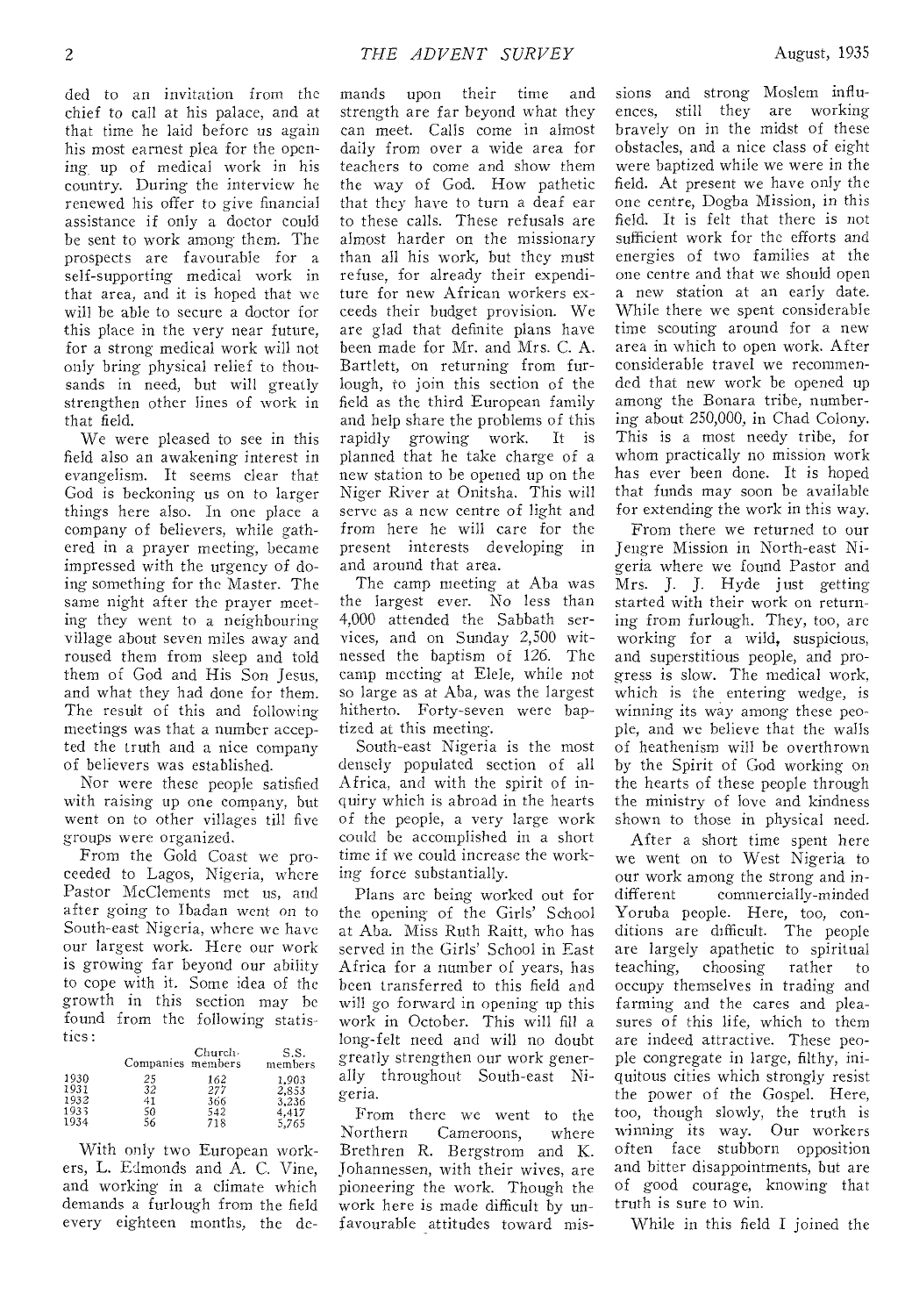Union in their annual Union committee meeting at which time a wide range of problems received consideration, and plans were laid for strengthening many phases of the work. We were glad again to join in the study of their problems and appreciated the earnest and serious devotion of these workers to their problems.

Returning to Sierra Leone I learned of the death of Erik— Brother and Sister Tranborg's younger child—so disembarked and again paid a visit to their upcountry station. Though greatly saddened by the heavy loss of their little treasure, they were of good courage in the Lord and chose to return to their work after their much needed furlough which was then due.

Turning my face homeward after a visit to our missions in these many lands, a multitude of thoughts rush through my mind. Chief among these is my burden for a larger work in these populous lands. While grateful to our missionaries for all the sacrifices they are making and the good work which the sacrifices of our people in the homelands have made possible, we cannot but admit that our work in these fields is as yet weak and in need of a much larger investment and many more workers in the field. We would not minimize the good work being done by our faithful workers. A large and valuable work is being done, but we believe a much larger work is yet to be done. May the Lord lay upon both our missionaries and our people in the homelands a larger vision of the work yet to be done, and help us to consecrate our energies more fully that we may enter into these larger purposes for His work in West Africa. -4-

### *A Request*

Has any worker an old prophetic chart which is no longer in use? One of our African evangelists asks me to get him such a chart to help him in presenting the message for this time. Some of our native workers use the chart in their work with effect. Write me first, and I will tell you where to send it.  $W$ . T. BARTLETT. W. T. BARTLETT.



*Brother K. Johannessen with the pupils of the mission school at Dogba, French Cameroons.* 

## *The French Cameroons*

#### BY W. T. BARTLETT

AT the South Norway Conference Brother K. Johannessen spoke of the work going forward in the French Cameroons, from which field he has just returned on furlough. He was one of the speakers in the young people's programme rendered at the close of the Sabbath, and appeared in the dress of a native chief. He had secured the costume entire by changing clothes with the chief. A summary of his speech follows :

"Africa, mysterious, needy, sinful, seeks for a little, rather let us say a large place in our hearts. French West Africa is almost untouched by the message. We are only two missionaries in a territory covering more than three million square kilometres, and with a population exceeding fourteen millions. Think of it, all these people have yet to hear the message of our dear Saviour, who is soon coming again. Must we not do our duty? Does not our Master's parting word charge us to carry His Gospel to all men? Were not all these Moslems and heathen included in the commandment? Indeed, they were, and we have an obligation to give it to them. Can Mohammed save them? We have in time past sent out many thousands of young men and women to earth's distant bounds, and

many have given their young lives to advance the cause. To-day the crisis is on us, but shall we on that account draw back from duty? No, we are a people who recognize no crisis. He who gave us the charge is mighty to lead His people forward, even though our means are less now than formerly.

"How my heart burns for Africa! If I could only make you understand the need and the misery down there! Africa needs our young men and women, our prayers, and our means. Many thanks for what you have done in times past. Your gifts have won many souls for Jesus. But we must do yet more, for many are waiting in darkness and the time is short. Let us work while there is opportunity.

"I could tell you much that would stir your hearts. Since we went out we have given about 25,000 treatments. If we had had more means we might have made it 200,000. But we have not the money to buy more medicines. Oh, if you could have seen those suffering people coming, so many times crawling to us because disease had eaten away their feet. Many come to us from far-away places. But there are many more who do not know that there is any help. What shall we do for them?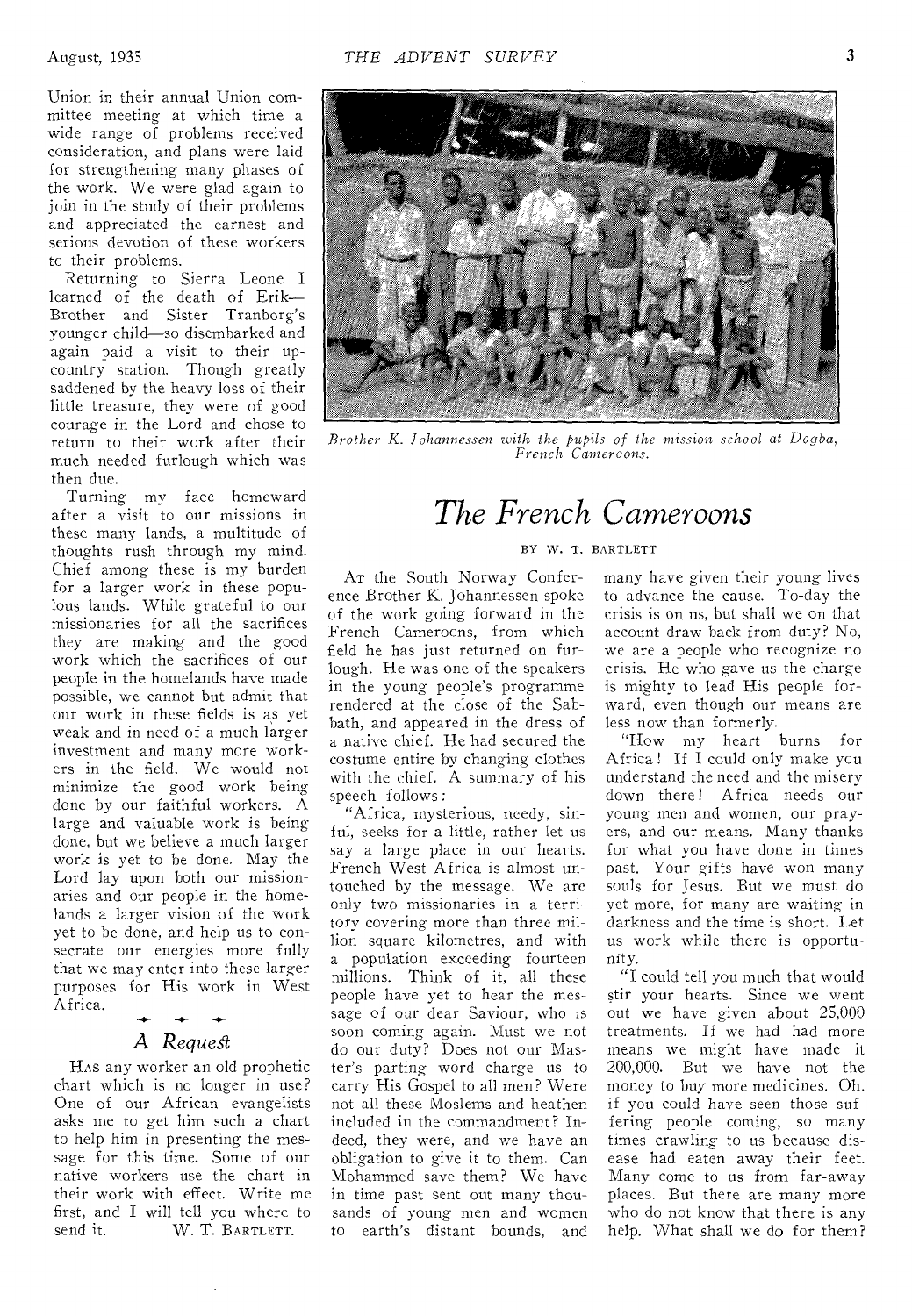Shall we not go to them with healing for their bodies and their souls?

"This year we could have started ten schools if we had had the money. You know that conditions with us are such that we cannot proclaim the Gospel in a village unless we have a little meeting place. Two years ago we were not able to get any children to come to our school, but now the difficulties are removed. The door is

wide open; shall we not enter?

"Woe *is* me if I do not proclaim the need and distress I have seen. Let not this appeal go unheeded. Shall we not do our utmost for our brothers and sisters who live in the darkness of sin? May the God we love fill our hearts with love for needy Africa. Dear brethren, bear up your missionaries in the arms of prayer before the throne of grace. Help us carry out the work God has given us."

## *The Joys of Travel in Ethiopia*

WRITING of her journey from Addis Abeba to Dessie, Nurse Hovig gives the following experience :

"I cannot say that I was as enthusiastic about my trip back to Dessie as I was about coming down. Each day brought its difficulties and troubles with the muleteers or negadies. The mules were in such a worn-out, starved condition that they really ought not to have been loaded at all, and I soon realized that it was impossible to get a few of the mules to go on ahead with the camping equipment and food I needed for the journey. It was pitiful indeed to see those poor creatures with backs one mass of sores.

"The head man of the caravan of negadies did not come until the fourth day, and the day we left Addis Abeba some of the unloaded mules were sent back to town to bring coffee for sale in Dessie. This resulted in some of the negadies refusing to pursue the journey until the mules with the coffee returned, and of course, it was with the men who had the things I needed for the journey that I had most trouble. A few were accommodating and willing to go on ahead with me, but as they did not have the loads I needed and the other men would not exchange with them, their good intentions availed nothing so far as I was concerned. It was very trying to be held up a whole day listening to their palaver.

"The negadies would not travel more than two or three hours a day, and between ten and twelve in the morning would then stop

and camp. I was sorry when I heard that they had received all their money in advance as that made it impossible for me to impose a fine upon them. By the tenth day we had gone only halfway.

"In Dovat I was left without food and tent, as only half of the caravan reached there that night and they did not have the things I needed so badly. At noon that day we had pitched our tent down at the river, east of Dovat, during the hottest hours of the day. We asked the negadies how far they would go in the afternoon and they told us to Dovat. So I went on ahead thinking that they would easily reach Dovat by evening. But alas, they did not come. Where they camped for the night was a mystery as it did not seem to me there was any place where they could camp. The next day they showed up at seven o'clock in the morning and went half-way down to the river on the other side and made their camp at eight o'clock in the morning. That was a little too much for me and I succeeded in frightening them a little, so that they agreed to let the negadies who were willing go on ahead and take the loads I needed. Thus we got over the canyon that day. The next day I coaxed them to hurry on to Warru Heilu which we reached Thursday evening.

"Three o'clock Friday morning we left the caravan, and as I did not wish to spend another Sabbath in camp, we made a desperate effort to reach Dessie by Friday evening. We succeeded in doing this though it was a very strenuous day for us, as well as for the mules. Altogether we rode about seventeen hours that day.

"We had only two days' rain on the whole trek. The first rainstorm was a terrible downpour. It came just as I had reached the top of the first mountain we had to cross after leaving Addis Abeba. By this time, however, the pack mules were not yet half-way up the mountain. The whole mountainside was covered with a sheet of water and it was evident that the pack mules could not climb up, so we had to go back. We found a sheltered spot on the mountainside where it was thought we could pitch my tent, and camp for the night. The mules succeeded in reaching this place but before we got the tent up and all the mules unloaded, peasants came and tried to drive us off. They told us we were on privately owned property, and would not listen to our story or pity us in our plight. Finally they told us to see the owner of the land. This we did, and, after much palaver, succeeded in getting his permission to remain there for the night. Before leaving his hut the old man became so friendly that he sent hay and barley for the mules. After thanking the old man profusely for allowing us to stay on his ground and for the mule feed, I gave him some medicine and we became such good friends that he invited me to visit him again when next I passed by, and he would give me all the help I needed. I was indeed happy that all ended so well, especially in view of the forbidding circumstances.

"Such are some of the joys of travel in Ethiopia. Nevertheless we are thankful for the unseen Hand that guides and protects continually."

BROTHER CHRISTIAN sailed from Hamburg on June 27th, accompanied by his wife. Sister Christian stood the voyage well, eating and sleeping better than at any time since her operation. Their daughter, Asta, who has been her mother's nurse, accompanied them. Brother Christian will be lecturing at the Advanced Bible School till the Fall Council. The plan is that Sister Christian will remain with her children in California.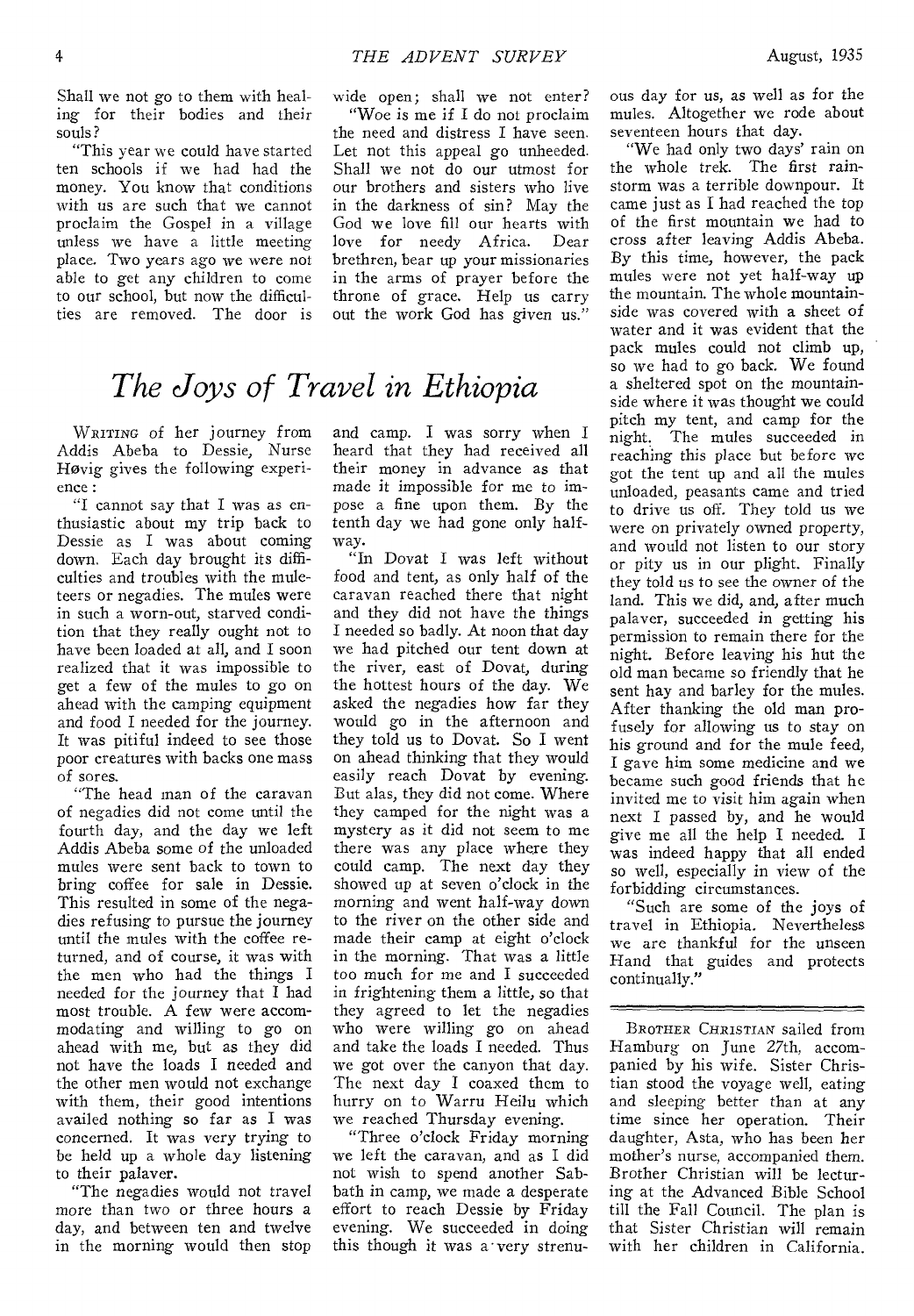### *"I Have Somewhat to Say Unto Thee"*

#### BY V. E. TOPPENBERG

THESE words Jesus addressed to Simon the Pharisee one day when His heart had been deeply stirred over an act of appreciation and love shown Him by a repentant sinful woman whose debt of sin He graciously had forgiven her.

When we heard how largeheartedly and self-sacrificingly the home fields voluntarily took upon themselves a double portion of the reduced budget, in order that we out here at the front might lack nothing in pressing the battle to a speedy finish, we also felt that we had something to say to you.

We wish to assure you that our hearts were touched. We appreciate more that we can tell all that you so kindly have done for us, and we trust to prove ourselves worthy of your consideration and liberality. We shall pray that the experience of the widow of Zarephath may be yours, and that you may lack nothing.

While we were together in committee meeting giving study to perplexing financial problems, an intelligent man came to our office from the remote regions of Lake Albert, near the Congo border. He and others out there had read literature distributed in that district by some of our European missionaries, and he had come to us for the special purpose of asking for someone to teach them more fully about the wonderful things of which they had read. When we could give him no promise of an evangelist he told us that if we would let a colporteur stay at his house while canvassing the district he might remain there as long as he liked, for in that way they would have an opportunity to become better acquainted with the truth.

Similar calls from other remote districts have long remained unheeded; for running behind caring for present work, we cannot start new. "Pray ye therefore the Lord of the harvest, that He will send forth labourers into His harvest."

### *Annual Meetings of the British Union*

#### BY W. E. READ

WE feel very happy for the privilege of passing on this word of greetings to our fellow-believers in all parts of the Northern European Division. We have just concluded a series of Annual Meetings in the British Isles. We had five altogether, and really as we look back over the seasons of fellowship and association with our believers, we cannot help but feel that the meetings this year have been the best we ever had. This has been the unanimous testimony of our conference workers and also our churchmembers. Never before have they been so conscious of the presence of the Spirit of God. Never before have they felt their hearts drawn out in love one to another as they have this year.

Each meeting was preceded by a Workers' Council which lasted for two days. These meetings were seasons of real helpfulness, and meant much, we believe, to the Annual Meetings which followed.

We have worked to the plan, during the past few years, of having early morning prayer meetings. These begin at seven o'clock, and our hearts have been greatly cheered in seeing so many attend. We have had more testimony meetings this year than we have had for years, and these have been seasons of real blessing to our dear people. In the closing testimony meeting at the last conference of the series, there were seven or eight people on their feet all the time, ready to press in and bear their testimony of confidence in the message and the goodness of the Lord.

We feel very grateful to the

General Conference and the Division for the arrangement that was made for Pastor A. W. Cormack to be with us. His ministry, both at the workers' meetings and at the conferences, was very greatly appreciated. The Lord spoke through His servant, and we shall long remember the many spiritual blessings which came to us as we worshipped together.

The Sabbath services in all the fields will long be remembered. They were occasions when many walked out of bondage into liberty; when many realized answers to their prayers; when backsliders returned to the fold, and when men who had been on the border line for years came back and renewed their covenant relation with God, expressed their confidence in their brethren, and determined to march in the Advent procession to the heavenly kingdom.

There was a splendid contact with our institutions at the Annual Meetings this year. Quite a number of the workers, heads of departments, and others belonging to our institutions, attended the workers' meetings. They were in evidence at the conferences, and the exhibits which they had were very much appreciated by our believers.

Now that the conferences are over, we are addressing ourselves to a large mission programme. We have a large goal this year in the Ingathering work, and already our people have started. We had appeals in from the churches for literature before the magazines were printed, but now the churches are all supplied with their promotion material, and, in many places, the work has begun.

We feel very grateful to the Lord for His prospering hand over His work. As we look back over the past three years and see the souls who have been won from darkness to light, we feel to raise our Ebenezer of praise and gratitude to our heavenly Father. During the years in Britain the work has gone slowly; so, when we see evidence of an awakening in the hearts of the people, we feel that the Lord is moving by His good Spirit and leading us to feel that there are larger prospects ahead. During the past three years the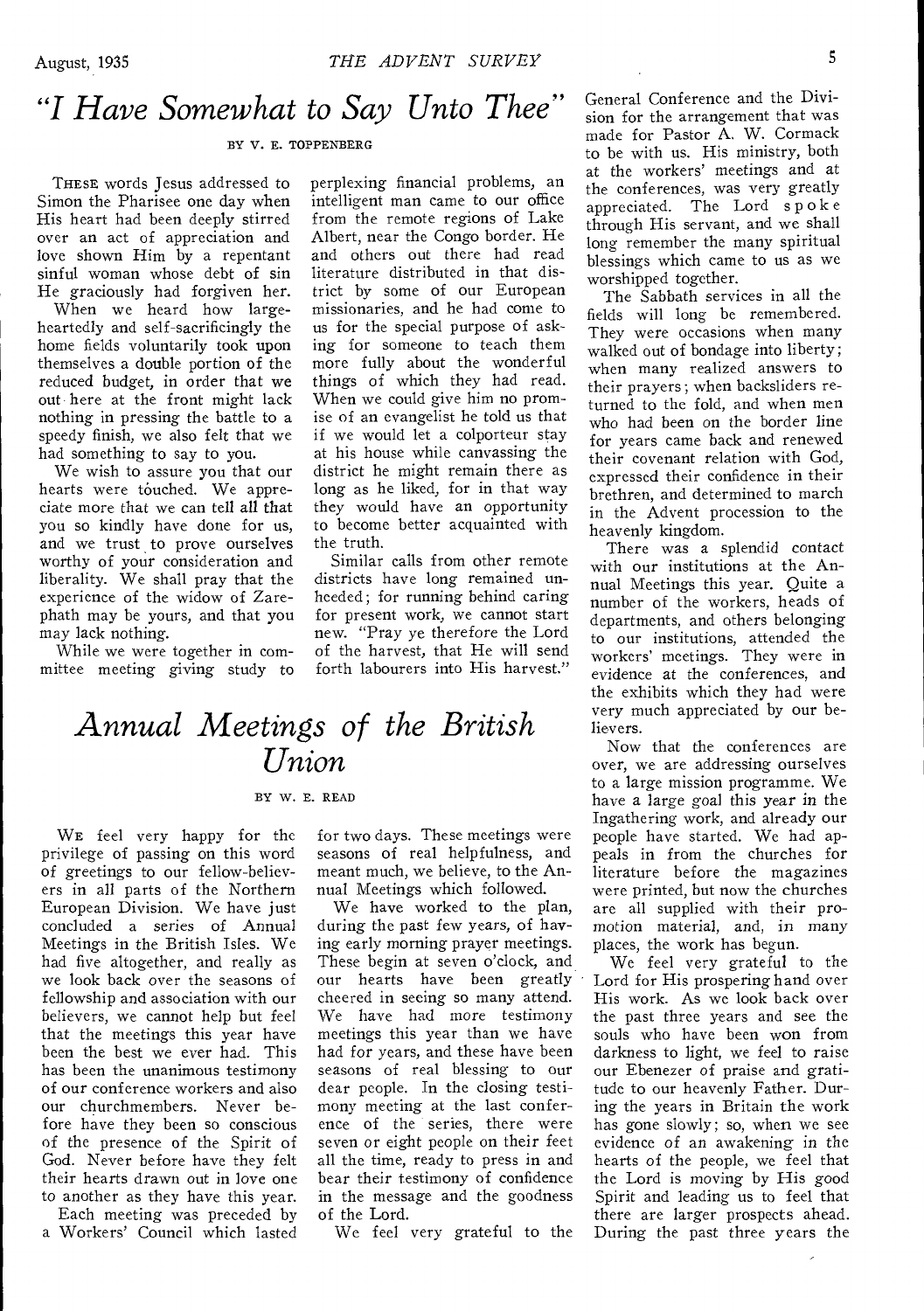burden upon our hearts is that we may be faithful and true to the trust which the Lord has com-

number baptized and received into the church by vote number 1,304, whereas for the three years before the number was 966. The net gain for the past three years was 452, whereas for the three years before it was 270.

Our ministers and believers are of good courage, and we are pressing on in the work of God. The

mitted to us, that we may unfurl the banner of Prince Immanuel, march against the hosts of sin, ana seek to rescue men and women from the enemy's camp, that they may become subjects of the everlasting kingdom.

## *In the West Nordic Union*

### BY *w.* T. BARTLETT

THE conferences in West and East Denmark and in South Norway have been "times of refreshing." In each place the delegations put in an early appearance, although in two conferences the first meeting was held on Monday night. There was a full attendance everywhere and at each place the Sabbath congregations crowded the large halls hired for the occasion. Abundant opportunity was given for prayer and testimony, and the people rejoiced deeply over the spiritual blessings received. Plans for advance moves were eagerly discussed, and everywhere there seemed to be an earnest determination to press the work more strongly. The West Nordic Union has entered heartily into the campaign for increasing the Sabbathschool offerings, and this fact is an index to the spirit that prevails<br>throughout the Union. Everythroughout the Union. where the people seemed well satisfied with the existing leadership, and united among themselves.

Brother L. Muderspach, Karl Abrahamsen, the Union Department Secretary, and I attended all the meetings. Brother K. Johannessen, just home on his first furlough, was an inspired and inspiring advocate of the mission cause at Oslo. Nurse Carenza Olsen, of Gendia, was at the same meeting, finishing up her furlough. A leading worker in West Denmark, Pastor Broberg, was under appointment for West Africa, and left the West Danish Conference to make his preparations for departure. At Oslo the young people's meeting on Sabbath evening raised a third of their year's goal

by the collection, and the two Danish conferences did better still. Brother Dick, just back from West Africa, made powerful pleas for stronger work in Africa, and stirred up deep enthusiasm. Our veteran worker, M. M. Olsen, now eighty years of age, entered into everything at the Copenhagen meeting and pronounced it one of the best in all his long experience.

At Oslo there was a quiet but steady determination to work for a Norwegian sanitarium. There was a great interest in all that pertained to the health work. The rocks and hills of Norway produce few vegetables, and they get their food largely from the sea, but they could not understand how Seventh-Day Adventists could be so wantonly indifferent to the principles of health reform, with which God had blessed us, as to be using tea and coffee. Pastor L. H. Christian was at Oslo for a few

days. He especially pleaded for the Norway school, struggling against difficulties. He was confident that with more sympathy, and a more generous affection, this school would yet accomplish great things.

A welcome visitor at Copenhagen and Oslo was Brother W. G. C. Murdoch, principal of the English college. His Bible studies and sermons were much appreciated.

There was one memorable morning at Aarhus, in the West Danish meeting. A resolution on tithing was being discussed when someone raised the question whether a sister in receipt of poor relief could be expected to pay tithe. The question opened up a fountain, and for more than an hour there was a stream of personal testimonies to the great things God had done for His children when they honoured Him—even in times of need—with their faithful tithes. It was made clear that God has inflicted on us no hardship in asking us all for tithes; rather He has put in all our hands the key to Heaven's storehouse. The real secret of such prosperity and growth as this cause has enjoyed is to be found in our general acceptance of the truth on tithing.

I am now attending the North Norway Conference in Tromso, where the sun has not gone down for many days. Here we are walking in the light and, contrary to nature, sleeping in it. In a later article I will write something about this meeting.

## *The East Nordic Union*

#### BY C. V. ANDERSON

THREE years had passed since I had the privilege of attending the annual meetings of the East Nordic Union. Because of having laboured several years in the soulwinning cause in Sweden the pleasure of revisiting it was so much greater when meeting many whom I had by God's grace won to the message.

I attended the three Swedish-<br>speaking Conferences of the Conferences of the Union, viz.: The Swedish Conference in Finland, held at Helsingfors, representing a church membership of 400, the North Swedish Conference convening at Stockholm, Sweden, and the South Swedish Conference holding its session in Gothenburg. These last two reported a constituency of 1,303 and 1,103 respectively, these figures being for the first quarter of 1935.

God has blessed our work in Sweden with a fast increasing membership. In 1921 the figure was 1,129, practically that of the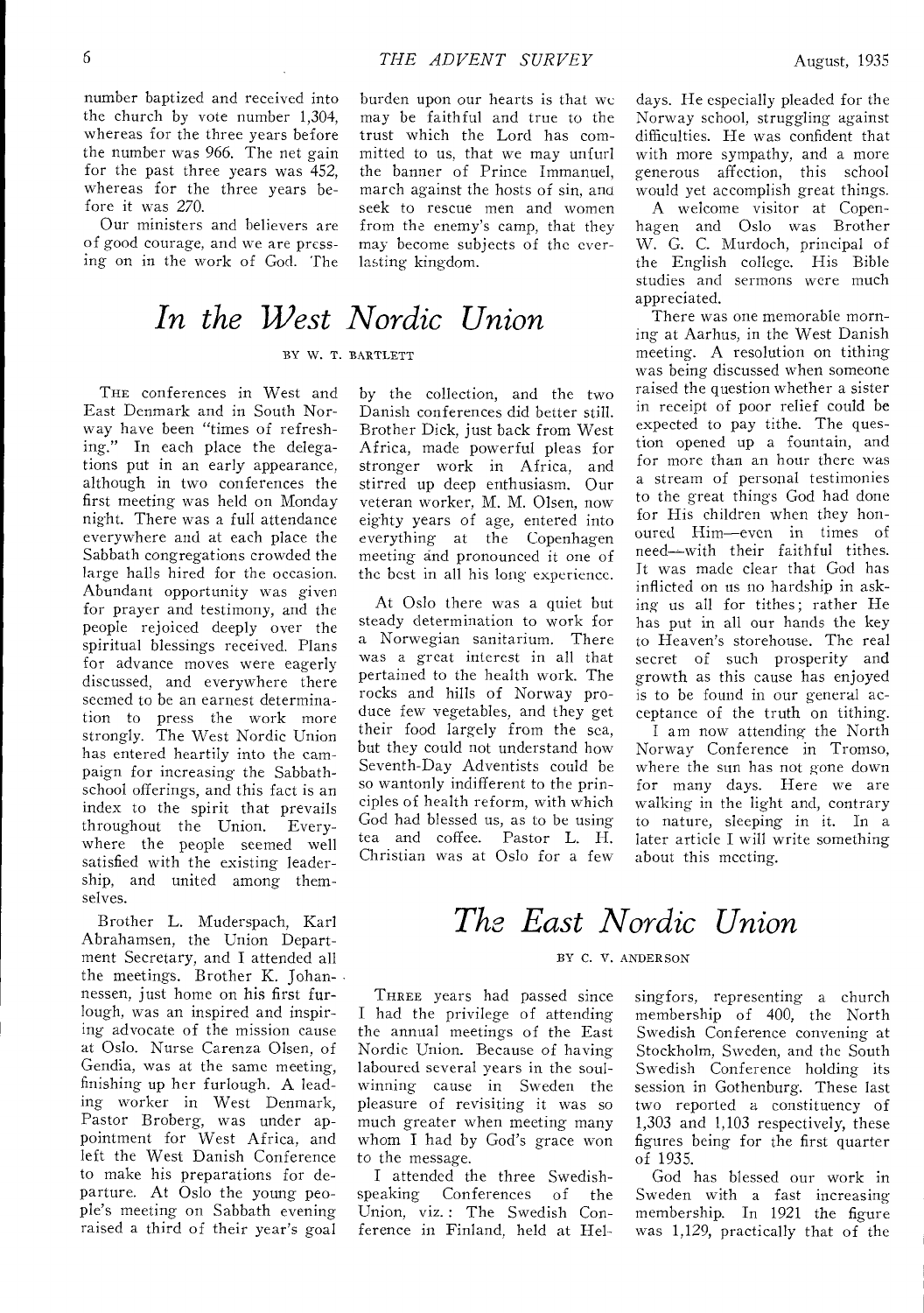South Swedish Conference at the present time. It took forty years of labour to see those 1,129 souls born into the message. During the past fourteen years the membership has more than doubled. The work is onward, but the leaders and people are not satisfied. They feel that more souls should be won, and to that end they are bending every energy. There are 2,800 Swedish-speaking Adventists in Sweden and Finland to-day.

The leaders of the respective fields were selected, Adolf Blomstedt as leader of the Swedish Conference in Finland, Knut Sandström of the North Swedish Conference, and Carl Gidlund of the South Swedish Conference. All seem to be enjoying the confidence of their respective memberships and are doing good work.

The health institutions of the Union are prospering both spiritually and financially under the mighty hand of God. Hultafors Sanitarium and Nyhyttans Badanstalt are open the year round, and have enjoyed a wonderful patronage. Ekebyholm and Toivonlinna, where our schools are located in Sweden and Finland respectively, become summer health resorts as soon as the school year closes. At the time of writing, both places are filled to capacity with a good class of people, many of whom are truth-seekers.

During the past year seventyfive young people attended the Swedish school at Ekebyholm. Four students were from the Swedish Conference in Finland. Eight young people were baptized at the close of the school year. Nineteen finished the course of study assigned them.

A very marked interest was shown in the business sessions of the conferences this year. The attendance at these sessions was better than usual, and a lively part was taken in the discussions. However, the most impressive and encouraging part of every meeting was the prayer and testimony services. A real spirit of prayer and praise took possession of the people. There was no wasting of time at either the prayer meetings or praise services. On the contrary, it was difficult to bring them to a close. Surely a spirit of intercession is taking possession of the people of God in the North. All feel that solemn times are upon us.

All live in expectancy. They want the latter rain to visit them.

May God bless the East Nordic Union.

### *The South Swedish Conference*

#### BY W. G. MURDOCH

THE South Swedish Conference was held in the city of Gothenburg. Throughout there was a marked spirit of deep consecration. Especially encouraging was it to hear the reports from the young men who are developing into valiant soul-winners in the cause. All had been successful in winning a goodly number of souls this past year, and so the work in this conference is onward.

Pastor C. Gidlund was re-elected president, and Anna Sundqvist as secretary-treasurer.

Many remarked that these annual meetings are getting better year by year. This is as it should be. There is a greater disposition on the part of our members to attend all of the meetings and to take the blessings received back home to their churches. Under the strong leadership of Pastor G. A. Lindsay the work is making rapid progress in the East Nordic Union, and the Lord is calling out many from error and darkness into the light of His glorious truth.

### *The Annual Meeting in Finland*

#### BY W. *G.* MURDOCH

THE annual meeting was held this year in the city of Kuopio. This gave an opportunity for many from the northern part of the country to attend the gathering. There was a large attendance and the Bible studies were characterized by a marked interest on the part of all. The Sabbath day was a day of real Pentecostal outpouring of the Spirit. Backsliders decided to return to God; others asked for special prayer and intercession to be made for their loved ones, and all determined to break with every sin and be prepared for the coming of the Lord. It was a real joy to associate with these believers and to see their ardent zeal for the truth.

This has been almost a record year in soul-winning for the Finnish Conference. One of the evangelists, Pastor T. Stahlborg, has over 150 keeping the Sabbath from his last effort in Abo. On Sunday morning hundreds gathered beside one of Finland's many beautiful lakes and after a solemn talk by Pastor A. Blomberg, Pastor K. Soisalo led sixteen candidates through the waters of baptism.

The workers in Finland are strong; the people in this northern country are very religious and have an ardent zeal for this truth.

Pastor V. Kohtanen, who is loved by all, was re-elected as president, and Y. Miettinen as secretary.

### *A Call to Prayer*

A CABLE just received from Takoma Park reads as follows :

"In view serious world condition, financial perplexities, rumours of war, political unrest, affecting progress of message, General Conference Committee calls for Day of Fasting and Prayer throughout churches August twenty-four for holding winds for finishing of work."